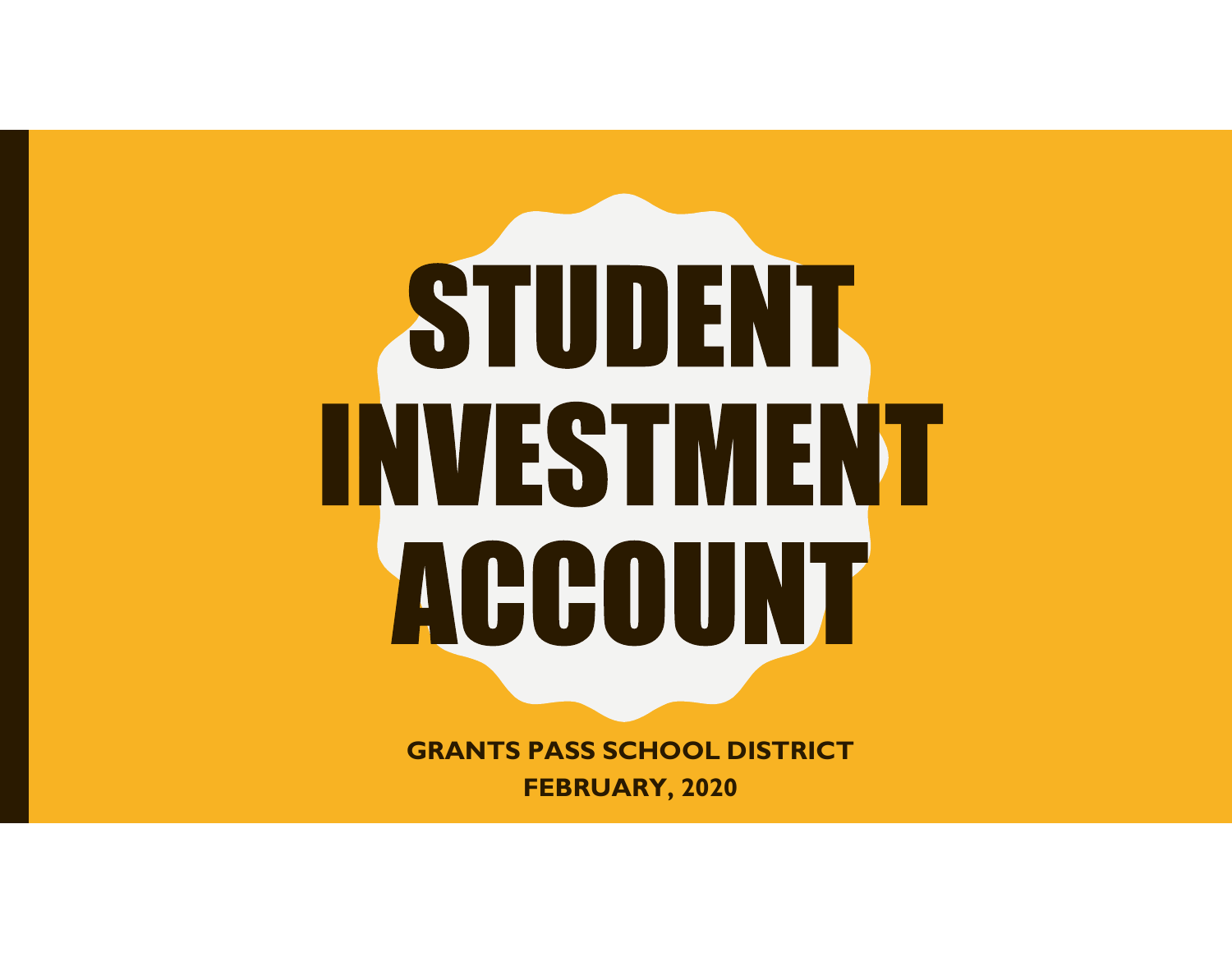### Our Purpose Today

- ❏ Provide a brief recap of the purpose and requirements for the Student Investment Account
- ❏ Provide a recap of our activities for gathering stakeholder input and narrowing the focus on what strategic investments our stakeholders have identified
- $\Box$  Share our estimated allocation and our plan in current  $\text{drift}$  form
- ❏ An overview of next steps to have the plan approved and receive the funds
- ❏ Discuss future planning and potential investments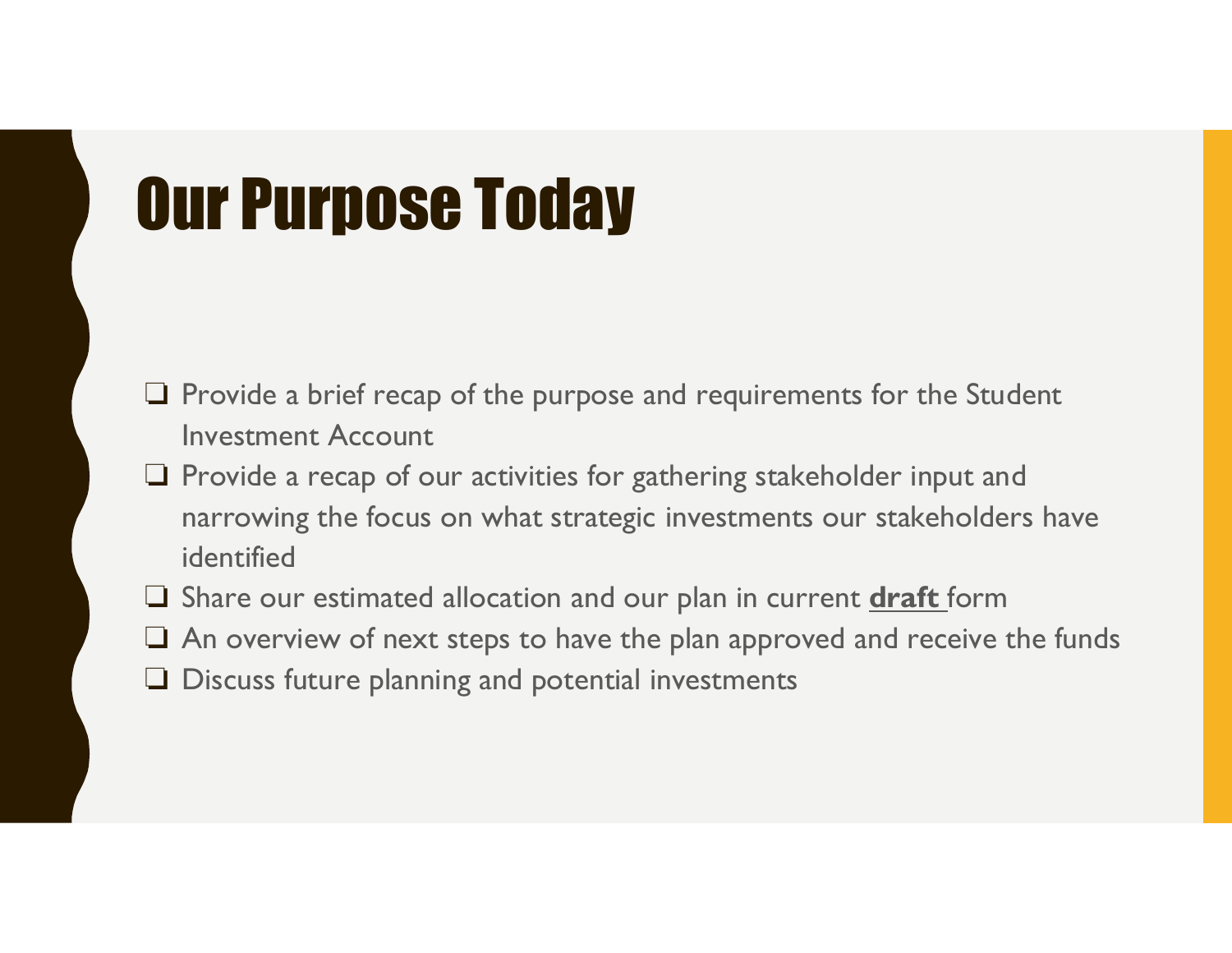### THE STUDENT SUCCESS ACT

The Student Investment Account Funds Have Two Primary Purposes:

- 1) Meet students' mental and behavioral health needs
- 2) Increase academic achievement and reduce academic disparities for:
	- a) Students of color
	- b) Students with disabilities
	- c) Emerging bilingual students
	- d) Students navigating poverty, homelessness, and foster care; and other students that have historically experienced disparities in our schools.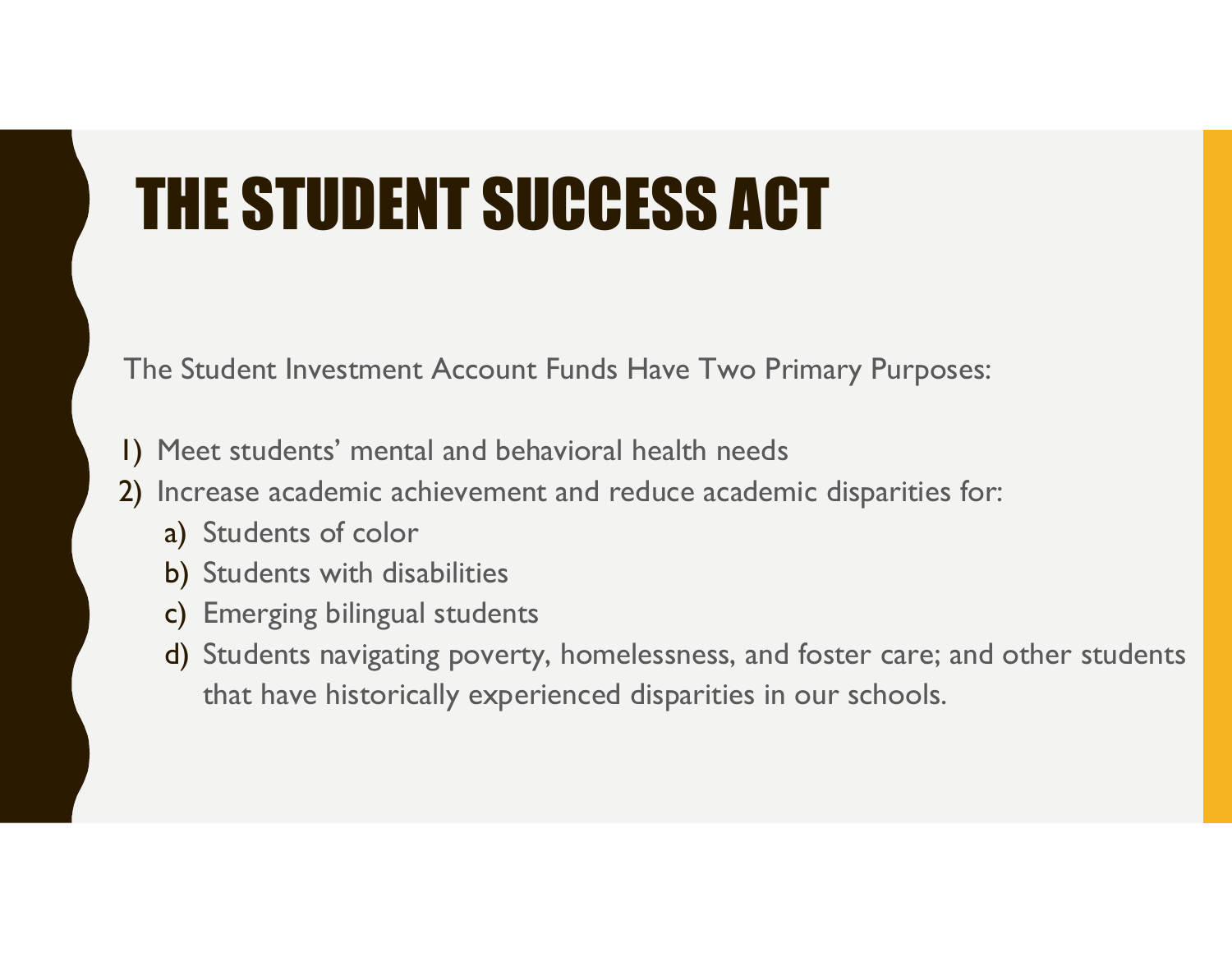### REQUIREMENTS FOR SIA

- ❏ High levels of engagement with students, staff and families with attention to detail in terms of race, gender, ethnicity, disabilities, and socio-economic status
- ❏ Identify and examine data sources to determine where gaps or challenges for focal student populations exist
- ❏ Identify priorities for investments and complete necessary budgeting and application documents
- ❏ Provide an opportunity for public review and comments on your plan, budget and application
- ❏ Obtain school board approval of grant application and agreements
- ❏ Submit complete application to ODE during application window
- ❏ Establish long-term goals in collaboration with ODE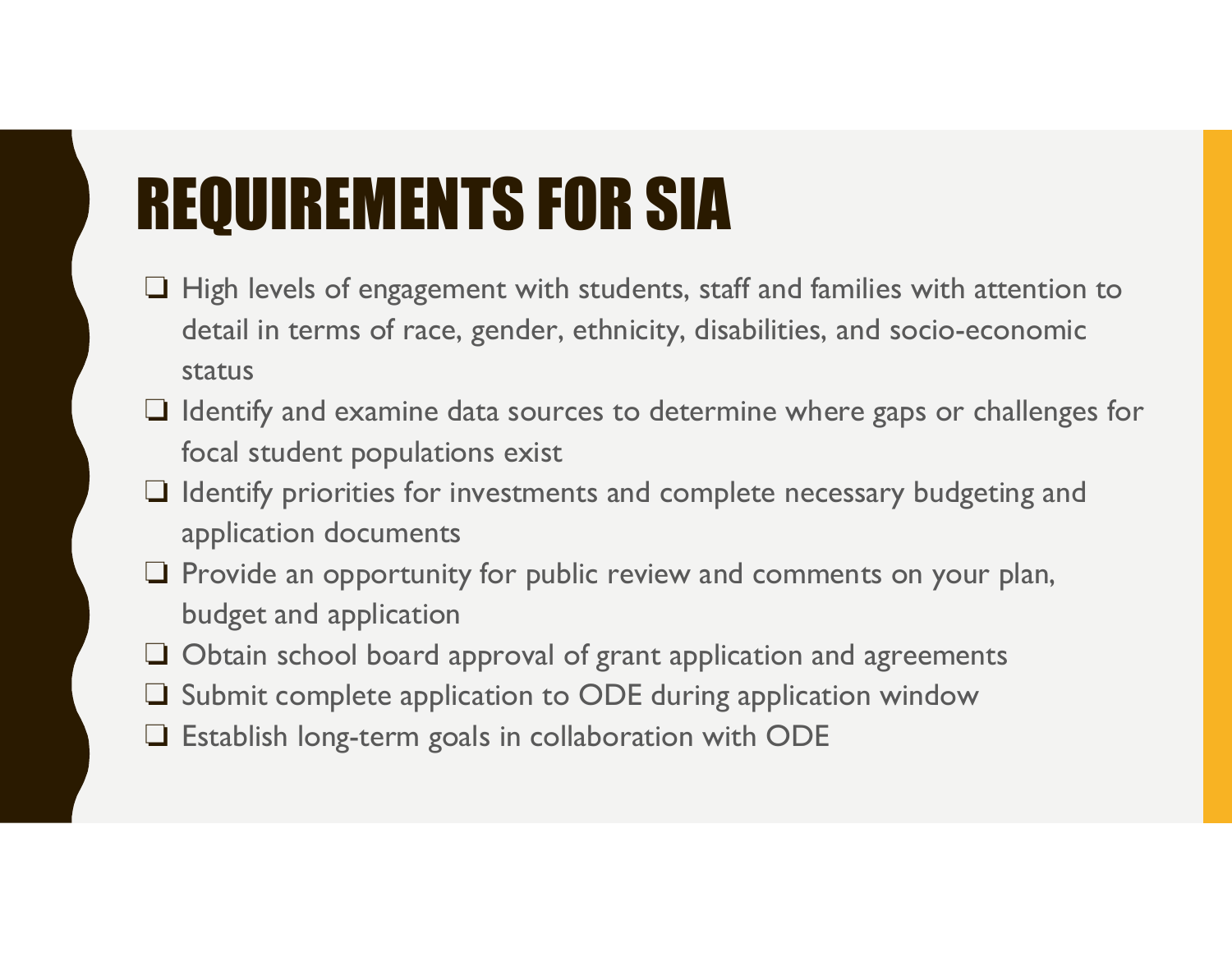### Equity Assurances

- ❏ The Student Success Act (SSA) is rooted in Equity, Authentic Community Engagement, and Shared Accountability for Student Success.
- ❏ The law requires school districts to build on the strengths and assets of young people, educators, families across the state, including members of the nine federally recognized tribes; students of color, students with disabilities, emerging bilingual students, as well as student navigating poverty, homelessness, and foster care.
- ❏ The district leadership team embedded the use of the Oregon Department of Education's Equity Tool in the prioritization of the SSA ideas for both the community and staff meetings.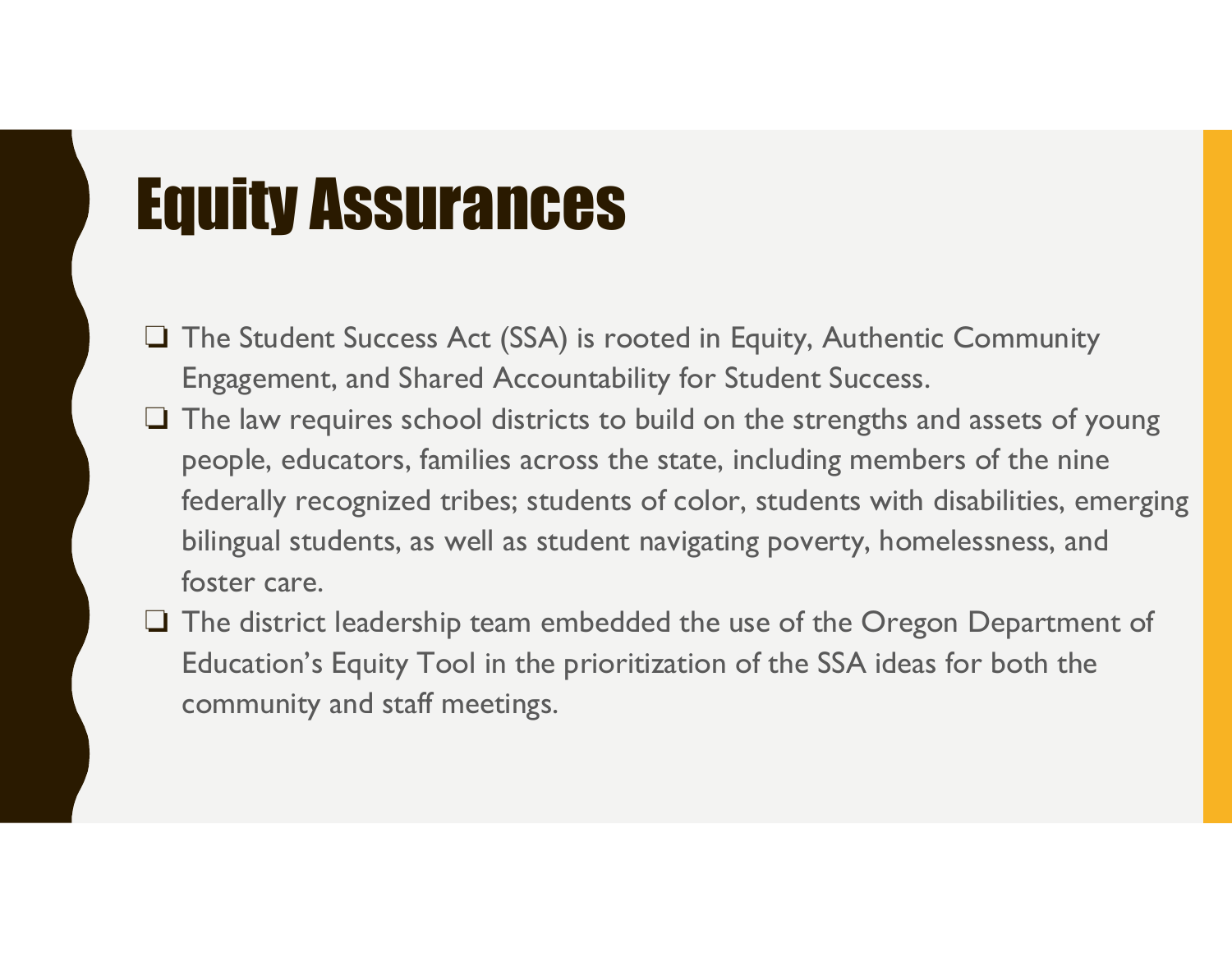### OUR ENGAGEMENT WORK

- ❏Community Input Sessions two staff sessions, one community session, principal advisory student forum ❏Work Groups – Behavioral and Mental Health, Instructional Time, Academic Success ❏Surveys – online open survey, Youth Truth Survey at 6th – 12th grade (students, parents, and **UCH ENGINIEM ENGINEM MOREM SERVICES COMMUNITY (SCILL AND ACCOMMUNITY CONSUMIDATION CONSUMITY)**<br>
The Community Sessions – Behavioral and Mental Health, Instructional Time, Academic Success<br>
The Coronage – Behavioral and M **□Community Input Sessions** – two staff sessions, one community session, principal advisory<br>student forum<br>**□Work Groups** – Behavioral and Mental Health, Instructional Time, Academic Success<br>**□Surveys** – online open survey **OCommunity Input Sessions** – two staff sessions, one commistudent forum<br>
UWork Groups – Behavioral and Mental Health, Instructional<br>
USurveys – online open survey, Youth Truth Survey at  $6^{th}$  – I<br>
staff),  $4^{th}$  and  $5^{$
- 
- staff),  $4<sup>th</sup>$  and  $5<sup>th</sup>$  grade student survey
- 
- Commerce, Site Councils , district administration
-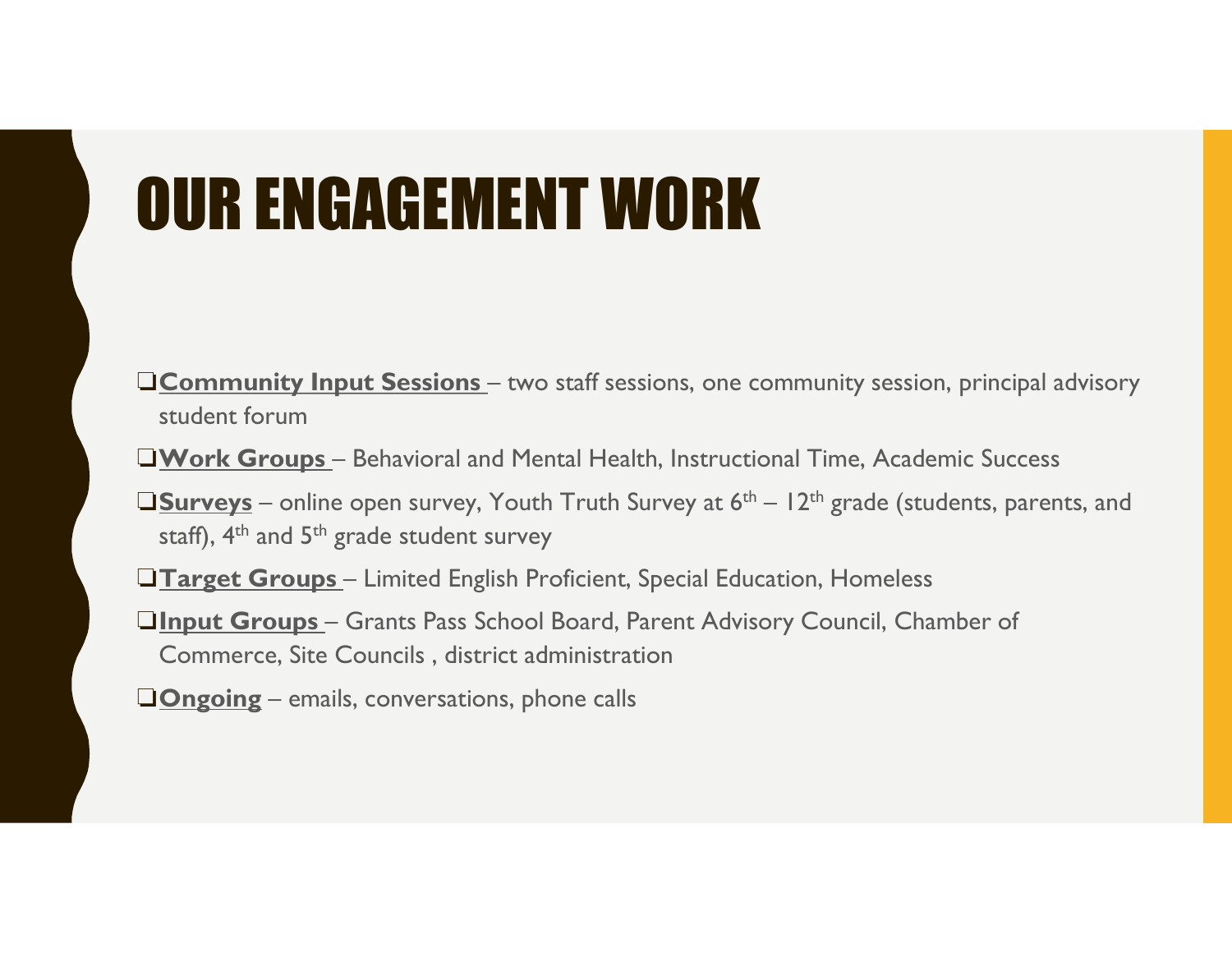### GRANTS PASS SCHOOL DISTRICT #7

### PRELIMINARY ALLOCATION ESTIMATE

## $$4,935,771.56$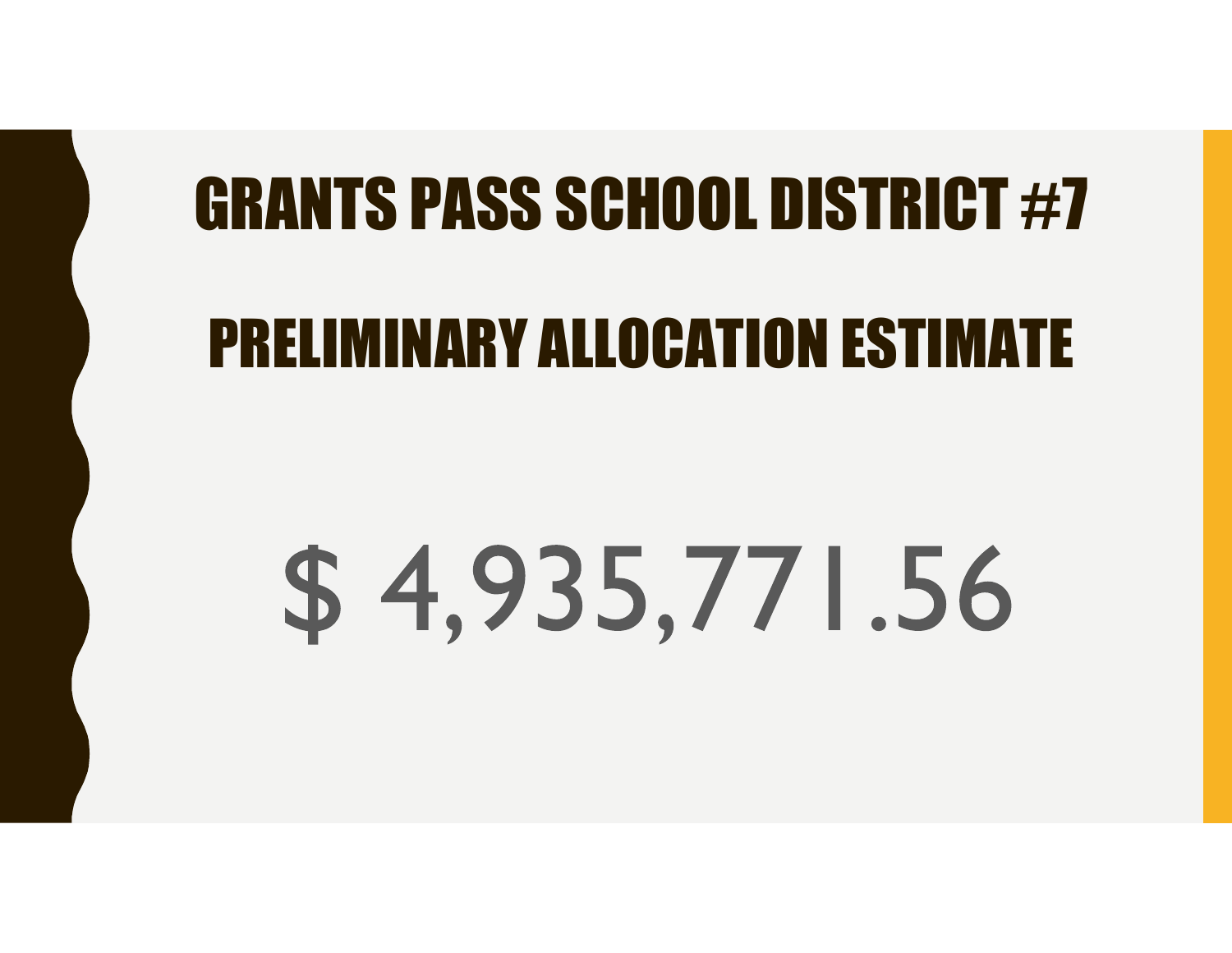### OUR PLAN

❏Addresses facility needs

❏Addresses behavioral/emotional support needed in K – 12 ❏Addresses class sizes and need for instructional intervention in math and ELA

❏Addresses barriers for students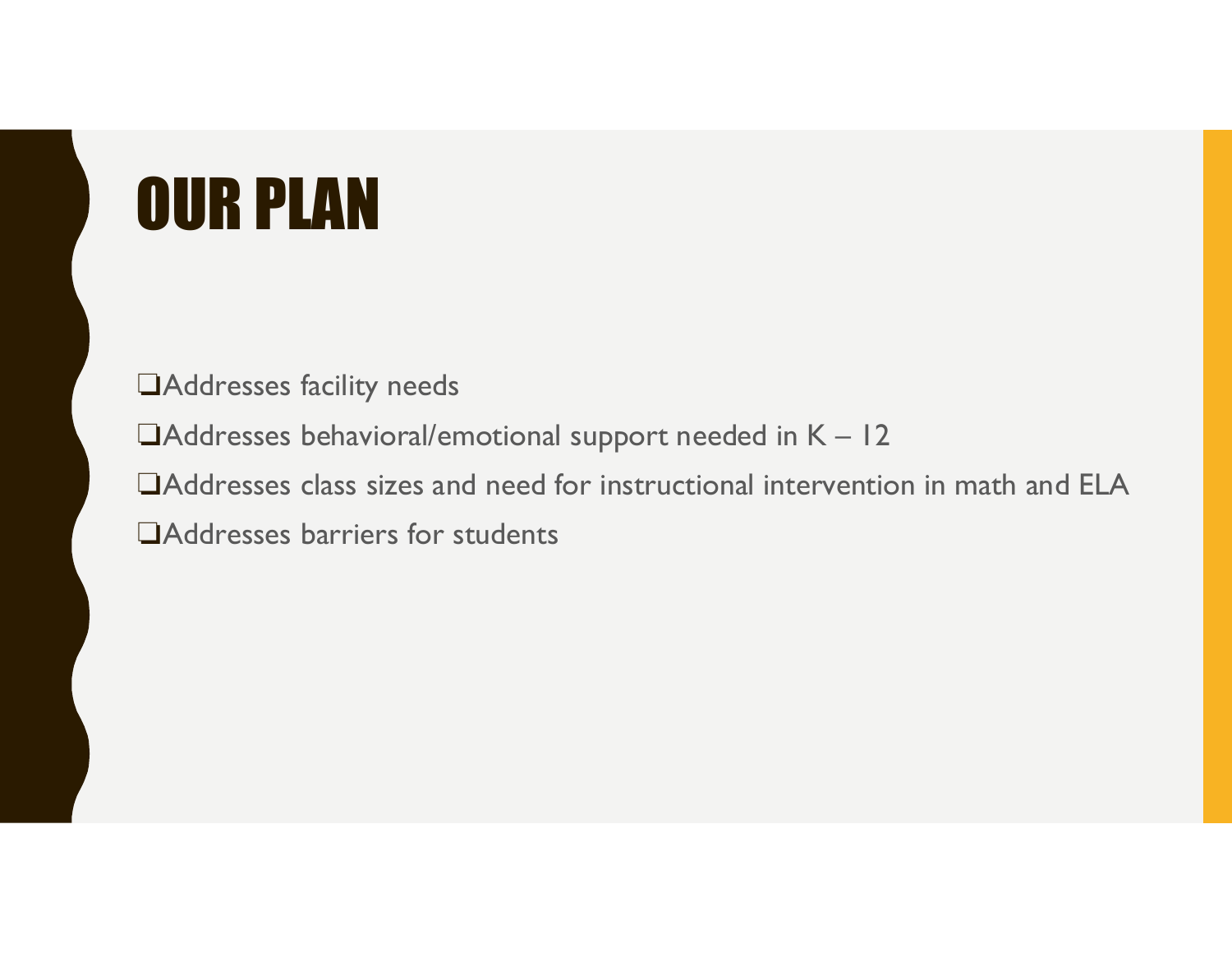### FACILITIES

#### ❏Add on space at North and South Middle School

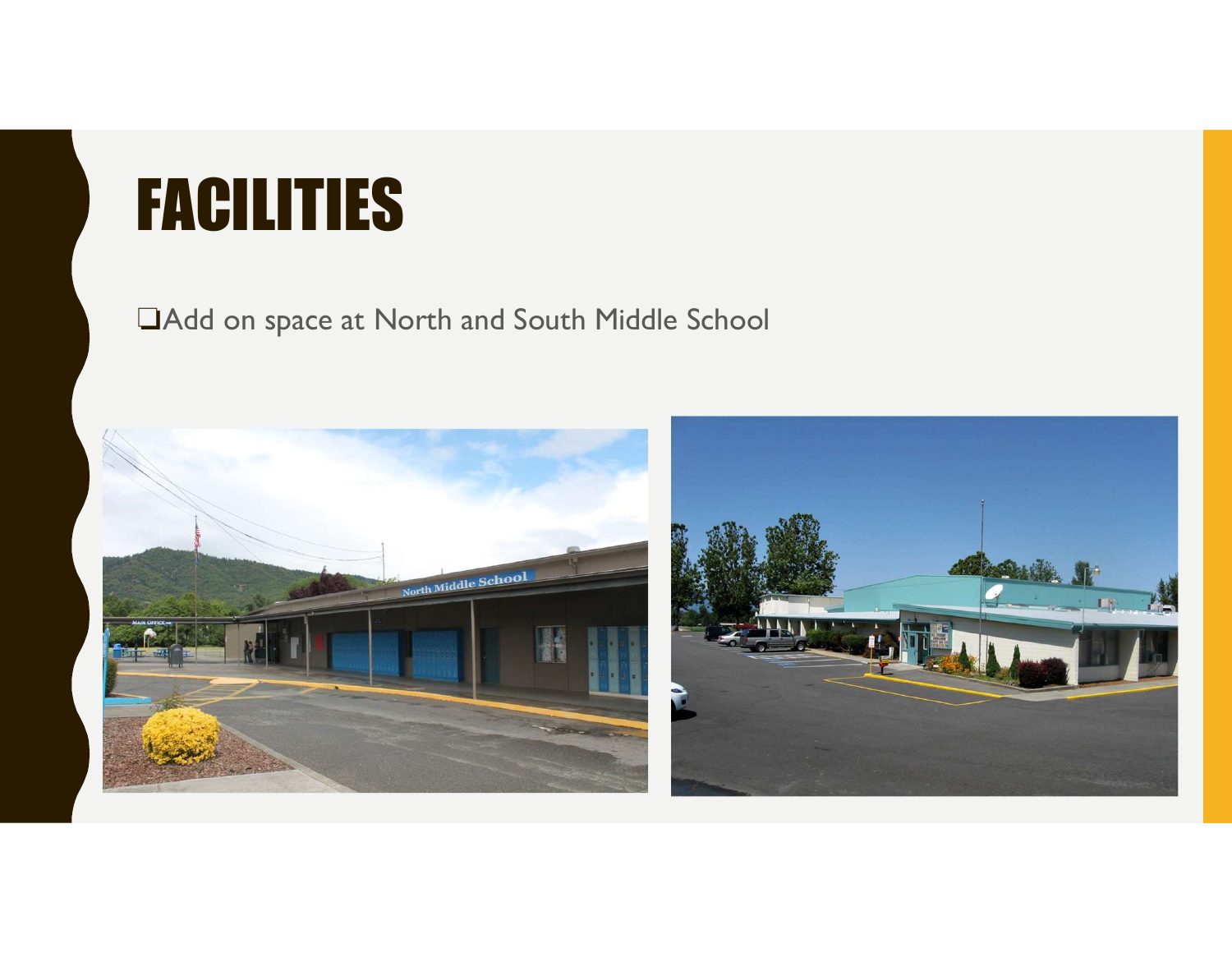### BEHAVIORAL/EMOTIONAL SUPPORTS

- ❏Add 3 Behavior Intervention Specialists at elementary means there will be one full time at all six elementary schools
- ❏Add another Stepping Stones program at elementary (certified, **CHAVIORAL/EMOTIONAL SUPPORTS**<br>Add 3 Behavior Intervention Specialists at elementary – means there<br>will be one full time at all six elementary schools<br>Add another Stepping Stones program at elementary (certified,<br>classifie for two hours of instruction for 3 groups of 7 students each, adding another program will allow us to increase to half-time and add capacity for 7 more students Add 3 Behavior Intervention Specialists at elementary – means there<br>will be one full time at all six elementary schools<br>Add another Stepping Stones program at elementary (certified,<br>classified, Options contracted services) will be one full time at all six elementary schools<br> **□Add another Stepping Stones program at elementary** (certified,<br>
classified, Options contracted services) – currently we have one that allows<br>
for two hours of instruc
- ❏Add a dean at elementary school to be shared between Parkside and
- have two SEL counselors, will increase educational assistants to develop system of behavioral support for most at risk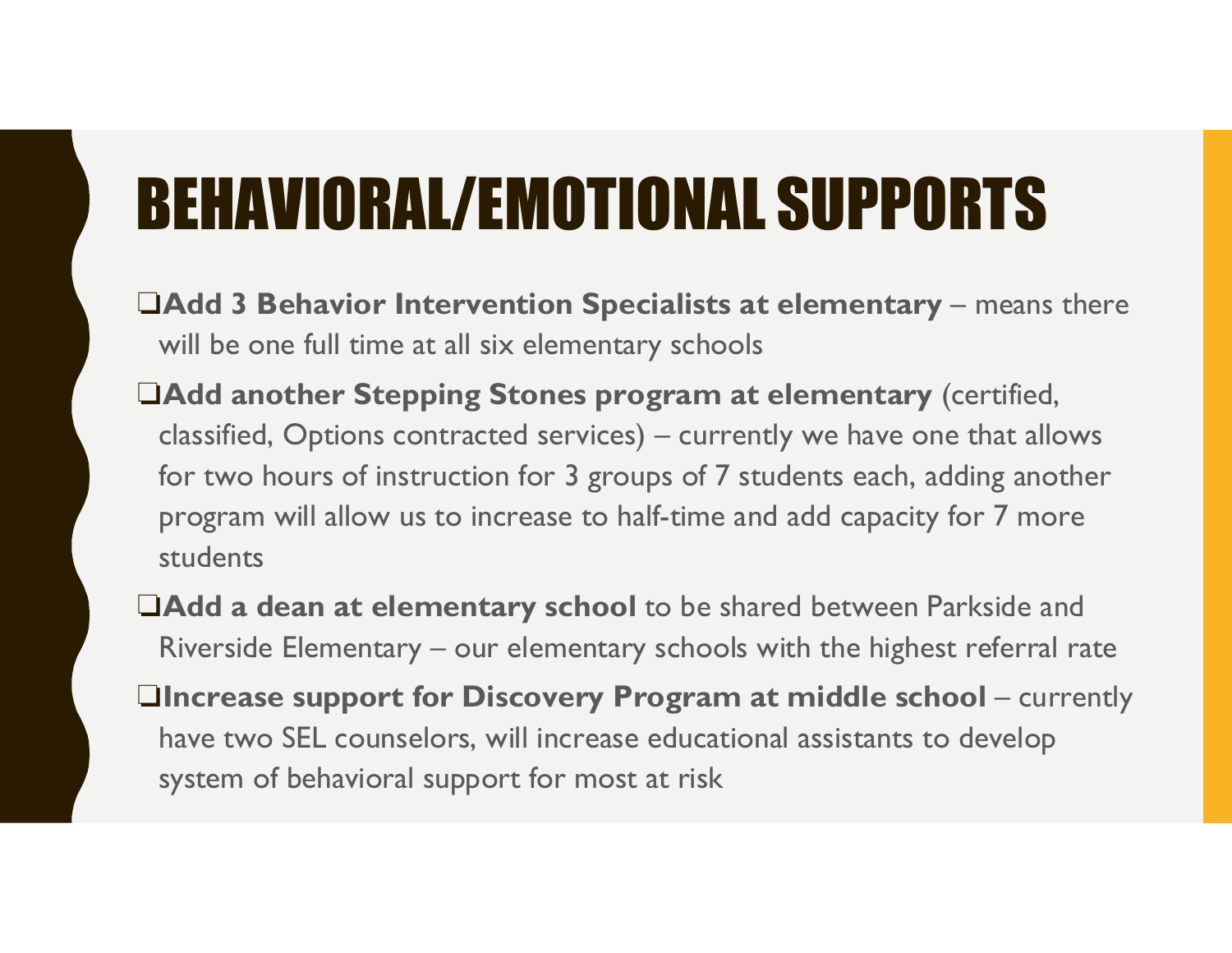### INCREASE INSTRUCTIONAL TIME

❏Provide transportation for students participating in after school and summer school programs **INCREASE INSTRUCTIONAL TIME**<br>
<br> **OProvide transportation for students participating in after school and summer**<br>
school programs<br>
<br> **ODevelop after school programs in K – 12<sup>th</sup> grade<br>
<br>
<br>
<br>
CCredit opportunities<br>
<br>
<br>
QCl** ❏Tutoring ❏Credit opportunities ❏Clubs **INUTERT SUMPLE SUMPLE SUMPLE SUMPLE SUMPLE SUMPLE SUMPLE SUMPLE SUMPLE SUMPLE SUMPLE SUMPLE SUMPLE SUMPLE SUMPLE SUMPLE SUMPLE SUMPLE SUMPLE SUMPLE SUMPLE SUMPLE SUMPLE SUMPLE SUMPLE SUMPLE SUMPLE SUMPLE SUMPLE SUMPLE SU** ❏Transition grades K, 6th, and 9th

❏Credit opportunities

❏Opportunities to stay connected to school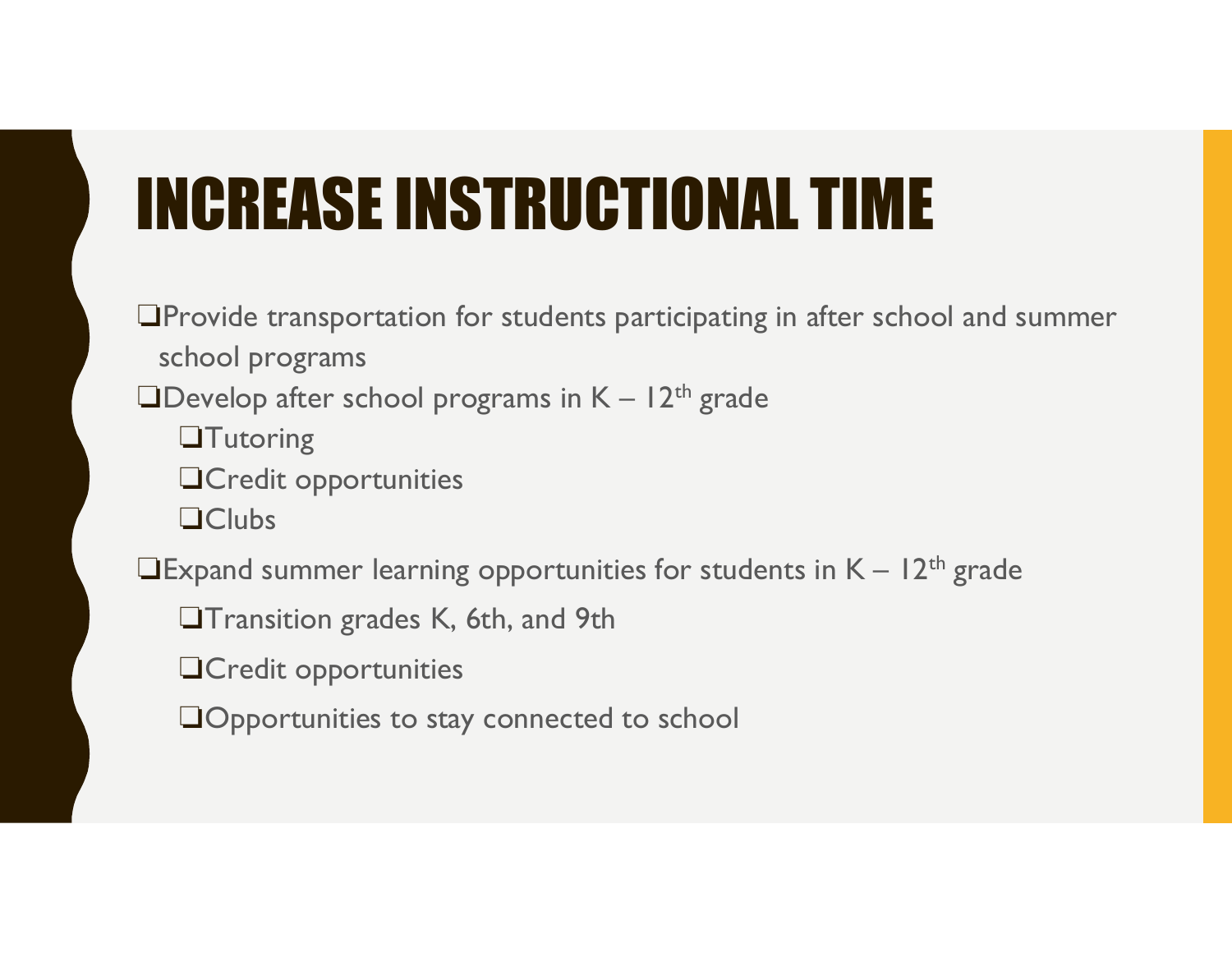### SUPPORT ACADEMIC SUCCESS

- ❏Add one math and one language arts teacher at each middle school and at the high school
- ❏Add additional sections of high interest electives at each middle and high school (working toward building capacity)
- ❏Increase number of full day educational assistants at each elementary school to support reduced group sizes and support student learning
- ❏Increase number of full day educational assistants at each middle school and at the high school to support intervention class periods, increase supervision, and attend to individual school needs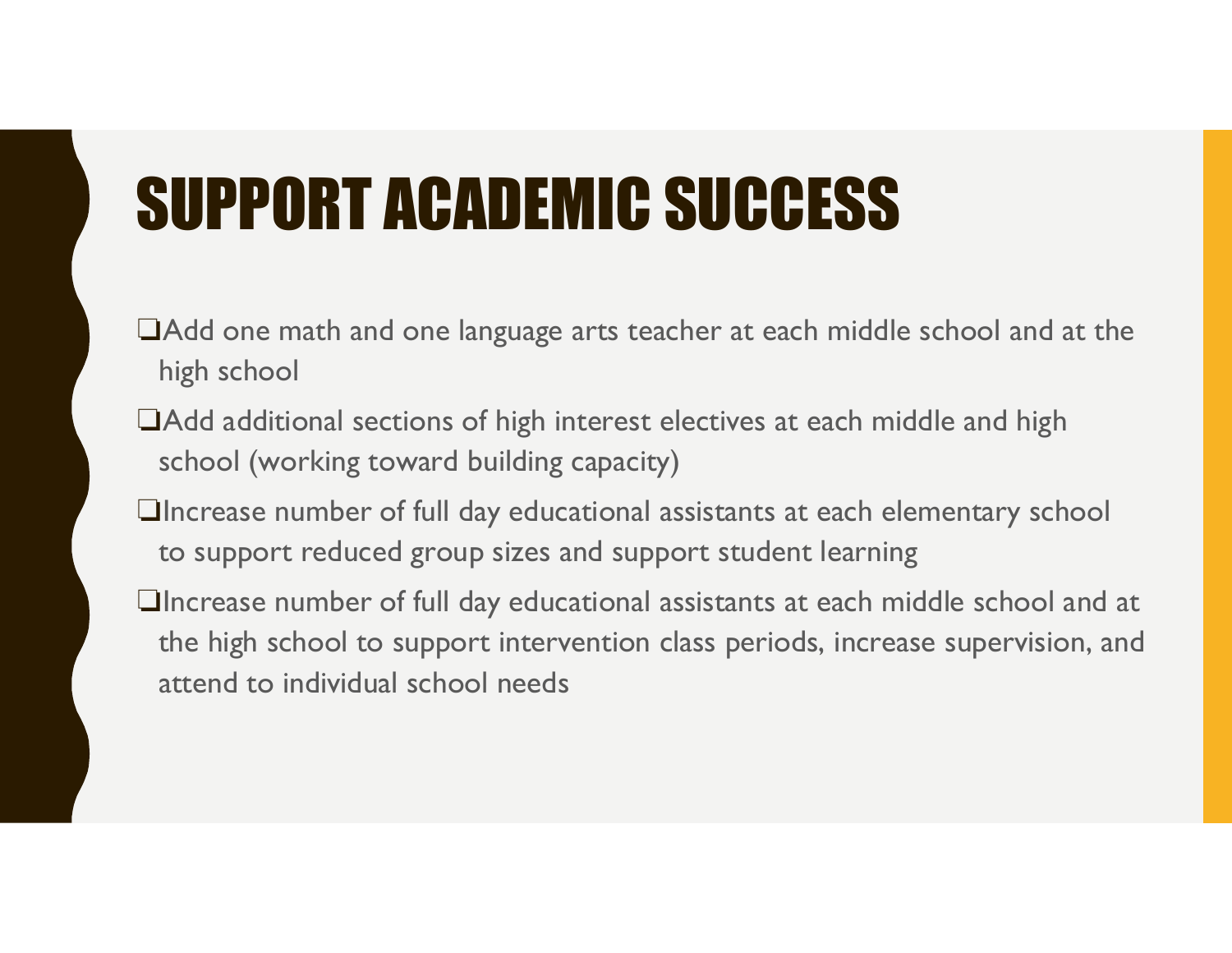## EXPAND PARTNERSHIPS AND SUPPORTS FOR DIVERSE POPULATIONS **EXPAND PARTNERSHIPS AND SUPPORTS FOR<br>DIVERSE POPULATIONS**<br>□ Add a Special Education Coordinator – will support the instructional<br>needs of our Special Education students<br>needs of Homeless students in our district **EXPAND PARTNERSHIPS AND SUPPORTS FOR<br>
DIVERSE POPULATIONS**<br>  $\Box$  Add a Special Education Coordinator – will support the instructional<br>
needs of our Special Education students<br>  $\Box$  Increase contracted services with Maslo **EXPAND PARTNERSHIPS AND SUPPORTS FOR<br>
DIVERSE POPULATIONS**<br>  $\Box$  Add a Special Education Coordinator – will support the instructional<br>  $\Box$  Increase contracted services with Maslow Project – supports the<br>  $\Box$  Add an Equ

- needs of our Special Education students <p>□ <b>WEKSE PUPULAR I UNS</b></p>\n<p>□ Add a Special Education Coordinate will support the instructional needs of our Special Education students</p>\n<p>□ Increase contracted services with Maslow Project – supports the needs of Homeless students in our district</p>\n<p>□ Add an Equity Diversity Inclusion Coordinate – to support district work in meeting the needs of our changing and diverse population</p>\n<p>□ Add one school nurse – currently the district has one school nurse to meet the needs of over 6,500 students.</p>
- needs of Homeless students in our district
- work in meeting the needs of our changing and diverse population
- meet the needs of over 6,500 students.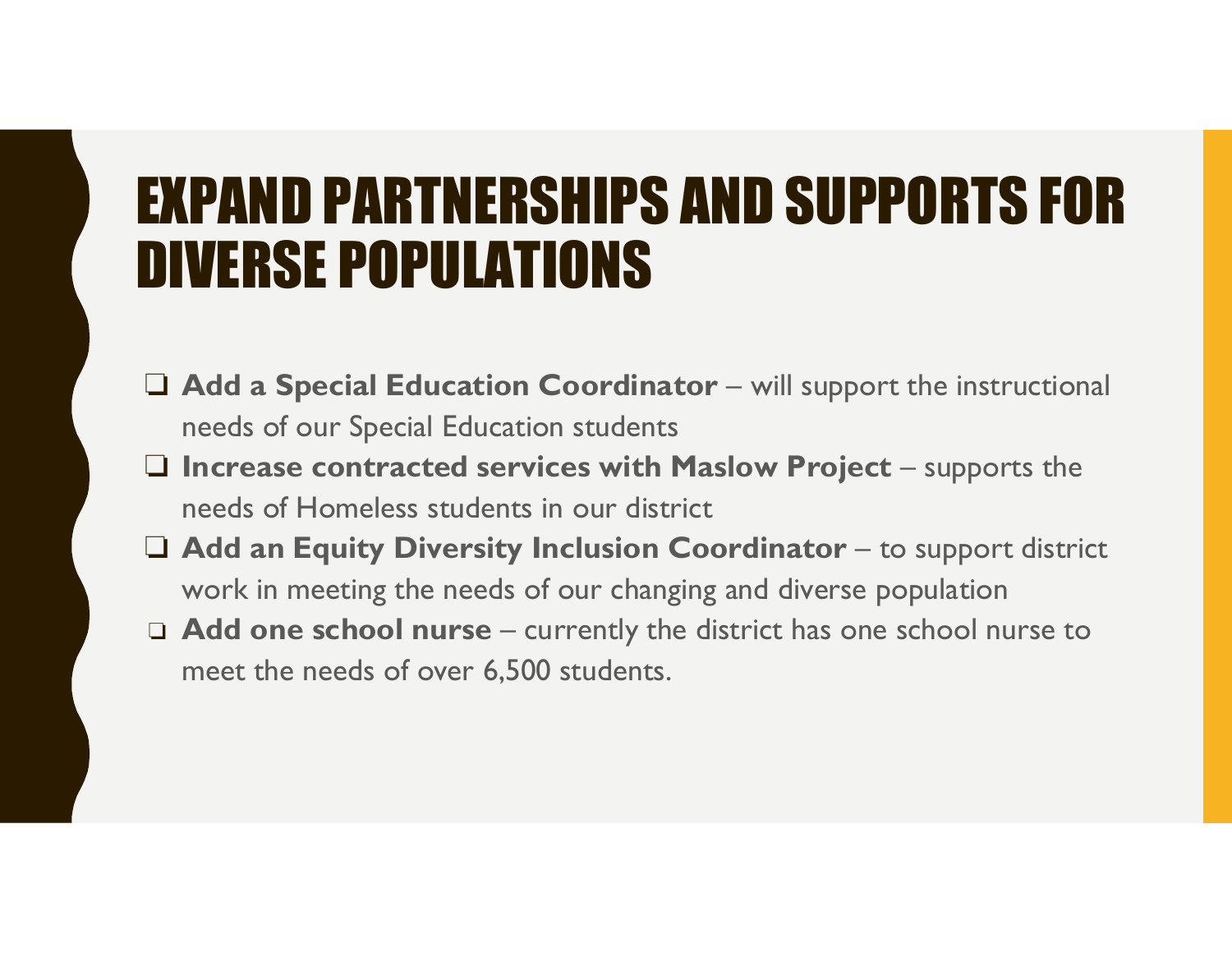### REMOVE and REDUCE BARRIERS

Access to a full public education for families can often be impacted by various student fees. This topic came up often in the public discussions. The district will be able to:

❏Remove most or all class fees and ❏Reduce pay to play activities fees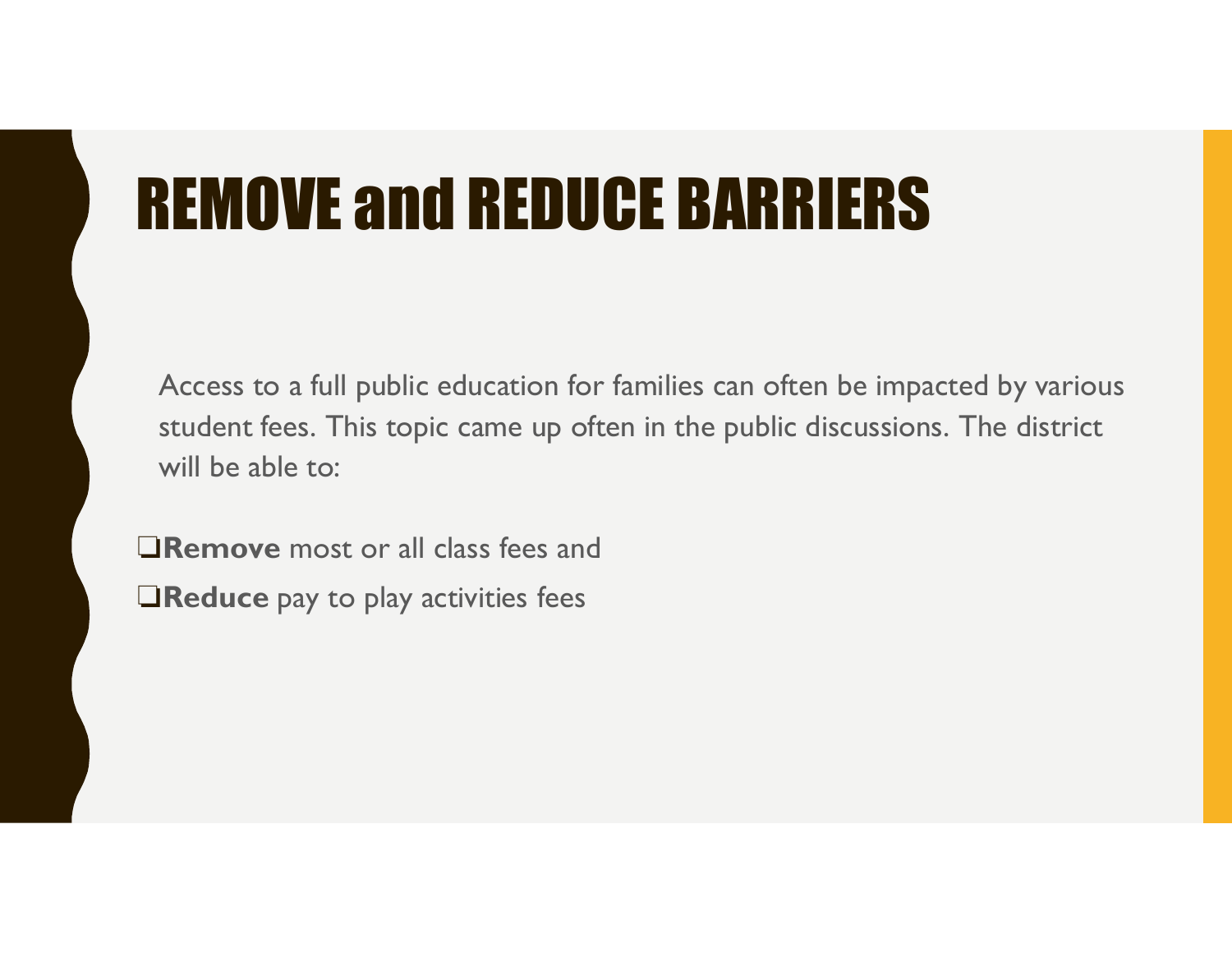### Year 2 and 3

❏ Requirement to review and assess investments and expected outcomes ❏ Reporting out to the community and getting further input

#### ❏ Ideas for future investment

- ❏ Preschool
- ❏ Instructional Supports
- ❏ Continued Professional Development
- ❏ Physical Spaces for learning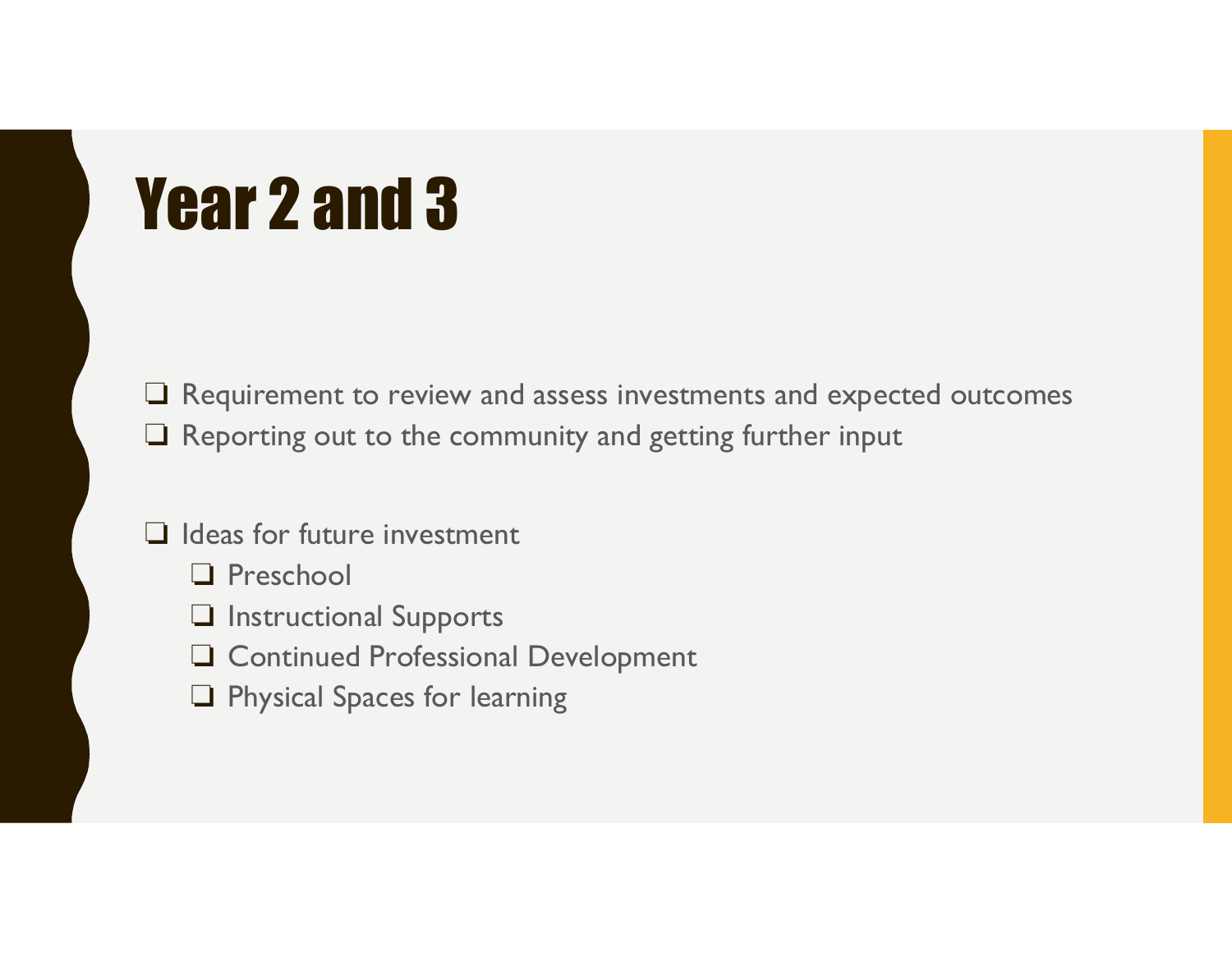### Next Steps

- ❏ Complete the Application and Budget Documents
- ❏ Budget Committee Presentation
- ❏ Board Presentation and Approval
- ❏ Submit for ODE Review (potential revisions)
- ❏ Establish Long Term Goals In Collaboration with ODE